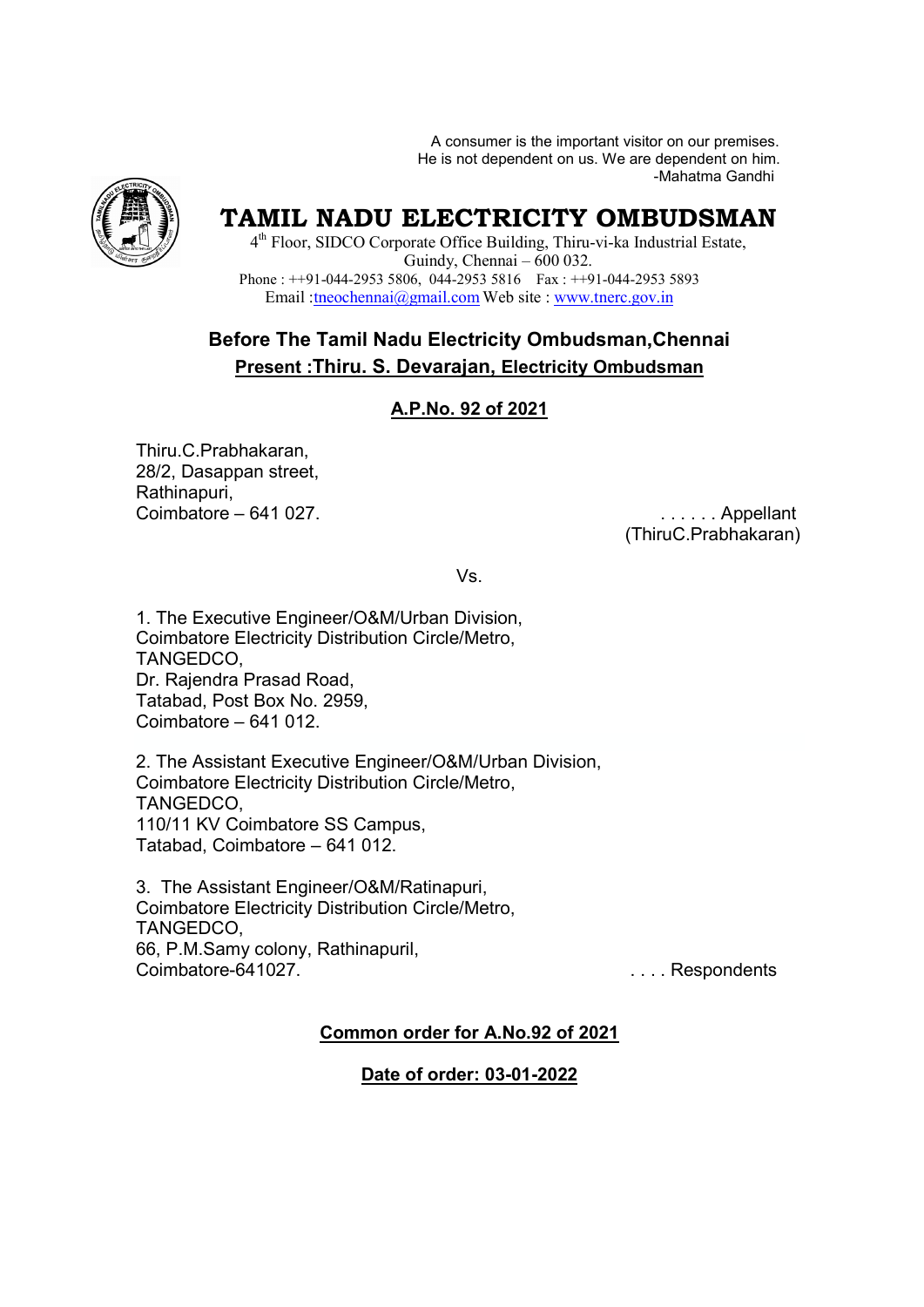1. The Appeal Petition received on 02.12.2021 filed by Thiru C.Prabhakaran, Rathinapuri, Coimbatore was registered as Appeal Petition No. 92 of 2021.

2. The Appellant has prayed in this petition to provide new electricity service connection to his building located at 28/2, Dasappan street, Rathinapuri, Coimbatore. The Appellant has applied for a new service connection in Online portal of the TANGEDCO vide application No.200030250321318 dated 31.03.2021.

3. The petitioner's building has been built with height of 49.2 feet i.e., within 15 metres, in the area of 868 Sq.m with G+4 floor. The petitioner obtained building plan approval from Coimbatore Corporation on 26-07-2018 which has a validity for 3 years from 26-07-2018 to 25-07-2021. Further the Appellant stated that based on the revised levy for Building license, Water and Sewage connections were also effected by the Coimbatore Corporation. Property taxes are being levied and the copies are enclosed.

4. In this connection, the Respondent has stated before the CGRF that the appellant has sought service connection for the building with G+4 floors on 31.03.2021. In this connection, the CE/ Comml/sE/Comml/EE3/AEE2/F.Plg.Per/D-139/2020, Dt.04.07.2020 specified,

*"6(d) Production Completion certificate shall not apply to constructions in progress as per the valid approved plants accorded on or before 04.02.2019 including subsequent renewal period and also for buildings constructed already as per the approved plan and completion certificate is awaited from the competent authority".*

Moreover the respondent has stated that W.P.No.15344 of 2020 has been disposed of by directing the TANGEDCO to comply strictly with the Tamil Nadu Combined Building Development Rules 2019 with regard to the grant of electricity service connections.

The Respondent has also stated that, in adherence of 2019 Rules, the application was put on hold. Further, as the building is of G+4 floors, safety certificate from CEIG also required, the respondent contended.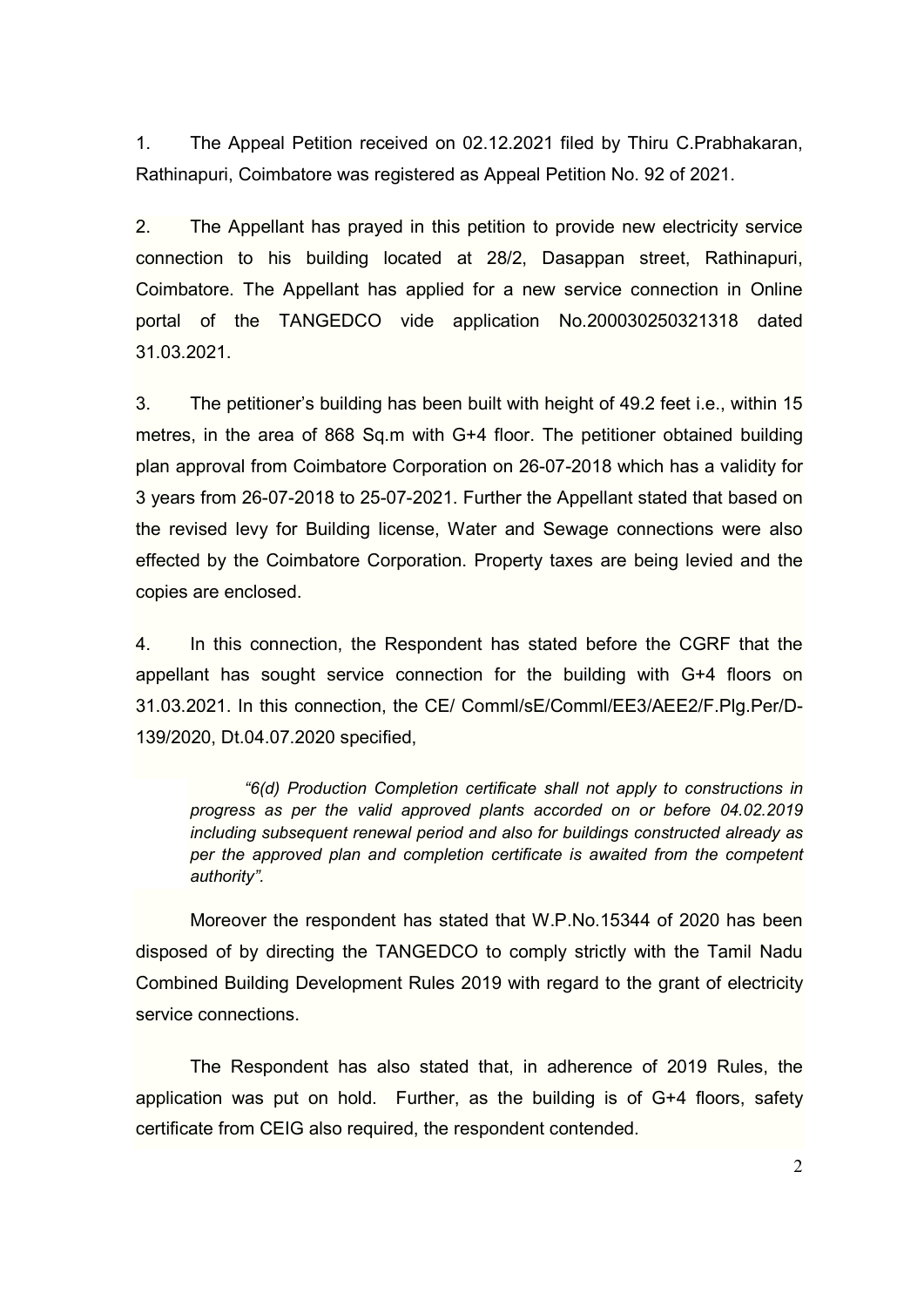5. It is found from the submission of the Appellant that the Coimbatore Corporation has issued revised Building License fees on 03-08-2020 for G+4 floors. In this connection, the Tamil Nadu Combined Building Development Rules 2019 is clear under Clause 74(4) in respect of the approval granted before  $4<sup>th</sup>$ February 2019 which doesn't require completion certificate. It is also clear that as per Regulation 27(11A) of Tamil Nadu Distribution Code 2004, the approval from the Chief Electrical Inspector (CEIG) to Government is required only in the case of building exceeding 15 metres height; in the appellant's case the height of the building does not exceed 15 metre height. Hence CEIG certificate is not necessary.

6. On perusal of the said appeal petition, the issue under dispute is effecting of the Electricity Service connection to the building which obtained approval before 04.02.2019, i.e., prior to the date of effect of Tamil Nadu Combined Building Development Rules 2019; but the deviation identified by the TANGEDCO officials is deviation from the initially approved plan. In this regard, subsequent additional levy of Licensee fees, LWF, after site inspection by Coimbatore corporation officials, under its letter dated 03-08-2020, also to be taken into account.

7. The above issue is, similar to the issue discussed & decided by the Electricity Ombudsman in Appeal No.40 of 2021. In this connection, I would like to refer the Regulation 17(4) of the Regulations for CGRF & Electricity Ombudsman which is extracted below -

#### "17(4) No complaint to the Electricity Ombudsman shall lie unless:

(a) The complainant had before making a complaint to the Electricity Ombudsman made a written representation to the forum of the licensee named in the complaint and either the forum had rejected the complaint or the complainant had not received any reply within a period of 50 days from date of filing of the grievance or the complainant is not satisfied with the reply given to him by the forum. Provided that this shall not be applicable to the complaints of common nature described under sub-regulation(1).

(b) The complaint is made within three months after cause of action has arisen.

(c) The complaint, which is not settled, is not in respect of the same subject, which was settled through the office of the Electricity Ombudsman in any previous proceedings whether received from the same complainant or along with one or more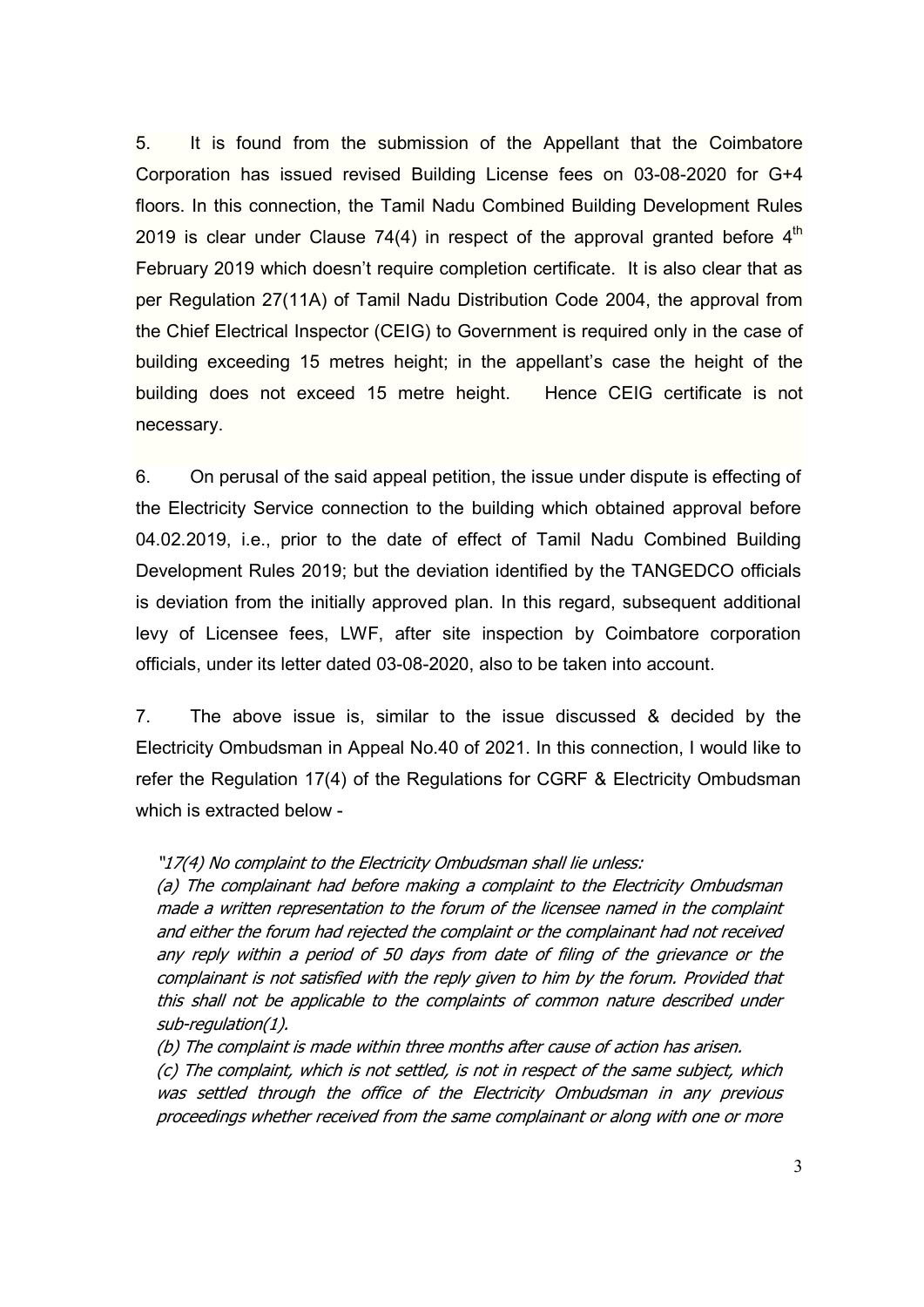complainants or anyone or more of the parties concerned with the subject matter; (d) The complaint does not pertain to the same subject matter for which any proceedings before any court is pending or a decree or award or a final order has already been passed by any competent court; and (e) The complaint is not frivolous or vexatious in nature."

8. On a careful reading of the said regulation 17(4) (c) of the Regulations for CGRF & Electricity Ombudsman, it is noted that the Electricity Ombudsman shall not entertain a petition pertaining to the same subject matter which was settled through the office of the Electricity Ombudsman in any previous proceedings whether received from the same complainant or along with one or more complainants or anyone or more of the parties concerned with the subject matter.

9. As per my findings in the foregoing paras, the subject matter has already been decided by the Electricity Ombudsman in A.P.No.40 of 2021. Since the order issued in AP No.40 of 2021 is also applicable to the present appeal petition, the Electricity Ombudsman cannot entertain the appeal petition filed in A.P. No. 92 of 2021 for passing an order as per regulation 17(4)(c) of the Regulations for CGRF and Electricity Ombudsman, 2004.

10. With the above findings the A.P.No.92 of 2021 is finally disposed of by the Electricity Ombudsman. No costs.

#### **(S.Devarajan) Electricity Ombudsman**

"நுகர்வோர் இல்லையேல், நிறுவனம் இல்லை" "No Consumer, No Utility"

To

1. Thiru.C.Prabhakaran, 28/2, Dasappan street, Rathinapuri, Coimbatore – 641 027.